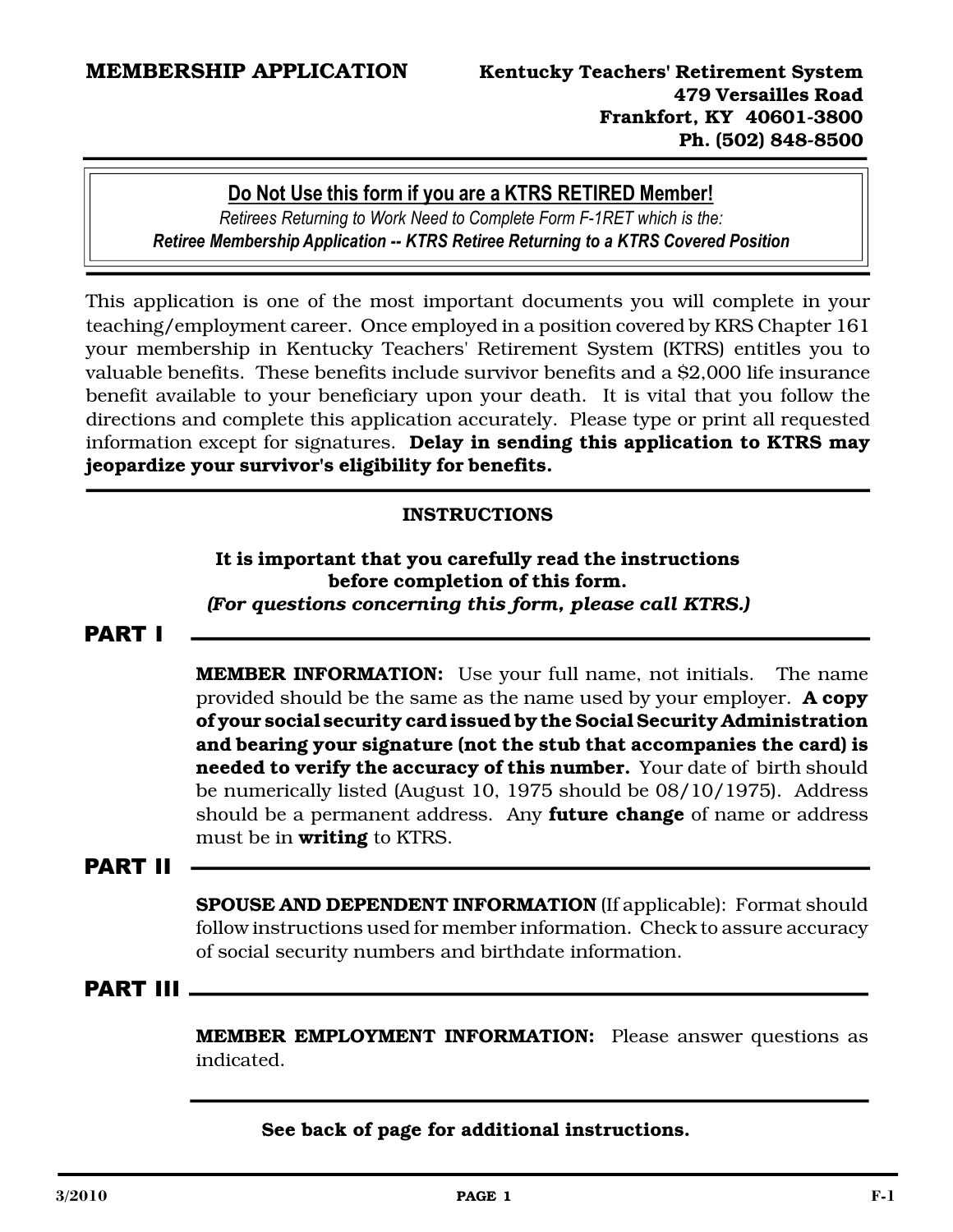## PART IV

BENEFICIARY DESIGNATION: This section is extremely important and should be very carefully considered before completion. This section may be used to designate only a natural person or your estate as beneficiary. If you have any questions, please contact a KTRS counselor at (502)848-8500 **before** completion.

If you name more than one beneficiary, be sure to indicate if they are cobeneficiaries (who share equally) or whether one is the principal beneficiary and the other(s) are contingent beneficiaries (who receive benefits only if the principal is deceased). Your spouse must be listed as primary beneficiary to receive any survivor benefits. Minor children automatically qualify for survivor benefits, so it is not necessary to list them.

Whenever choice or events make a change of beneficiary desirable or necessary, CONTACT KTRS AT ONCE for the required form. [This form is also available on our web site at www.ktrs.org.] Failure to keep beneficiaries current can lead to unfortunate results and possible loss of valuable benefits.

KRS 161.480 provides that subsequent marriage voids your named beneficiary and your spouse becomes your beneficiary unless you complete a Change of Beneficiary Form [Form F-1(c)]. Divorce will terminate an ex-spouse designation as primary or contingent beneficiary. In this event, you should immediately complete Form F-1(c), which may be obtained by writing KTRS, if either of these actions occur.

The Law requires that if you have a living spouse and you designate someone else as your primary beneficiary, or if you designate your spouse and someone else as a co-beneficiary, the spouse must sign to show that they are aware they are not the listed primary beneficiary or the sole beneficiary.

Certain benefits are provided for a spouse or dependent under KRS 161.520 or 161.525. If you name a non-dependent and a dependent (or spouse) as cobeneficiaries, you may jeopardize the right of the dependent (or spouse) to full benefits. If there are questions concerning this situation, please contact KTRS.

## PART V

MEMBER'S AFFIDAVIT: The member signature and witness signature are required before the account is established. After completion of Parts I through V, return this form to your employer for completion.

## PART VI

# *EMPLOYERINFORMATION&CERTIFICATION To be completed byEmployer*

Complete Section VI and mail the application to KTRS within ten (10) days of the member's first service covered by this application. *(Any questions, please call KTRS.)*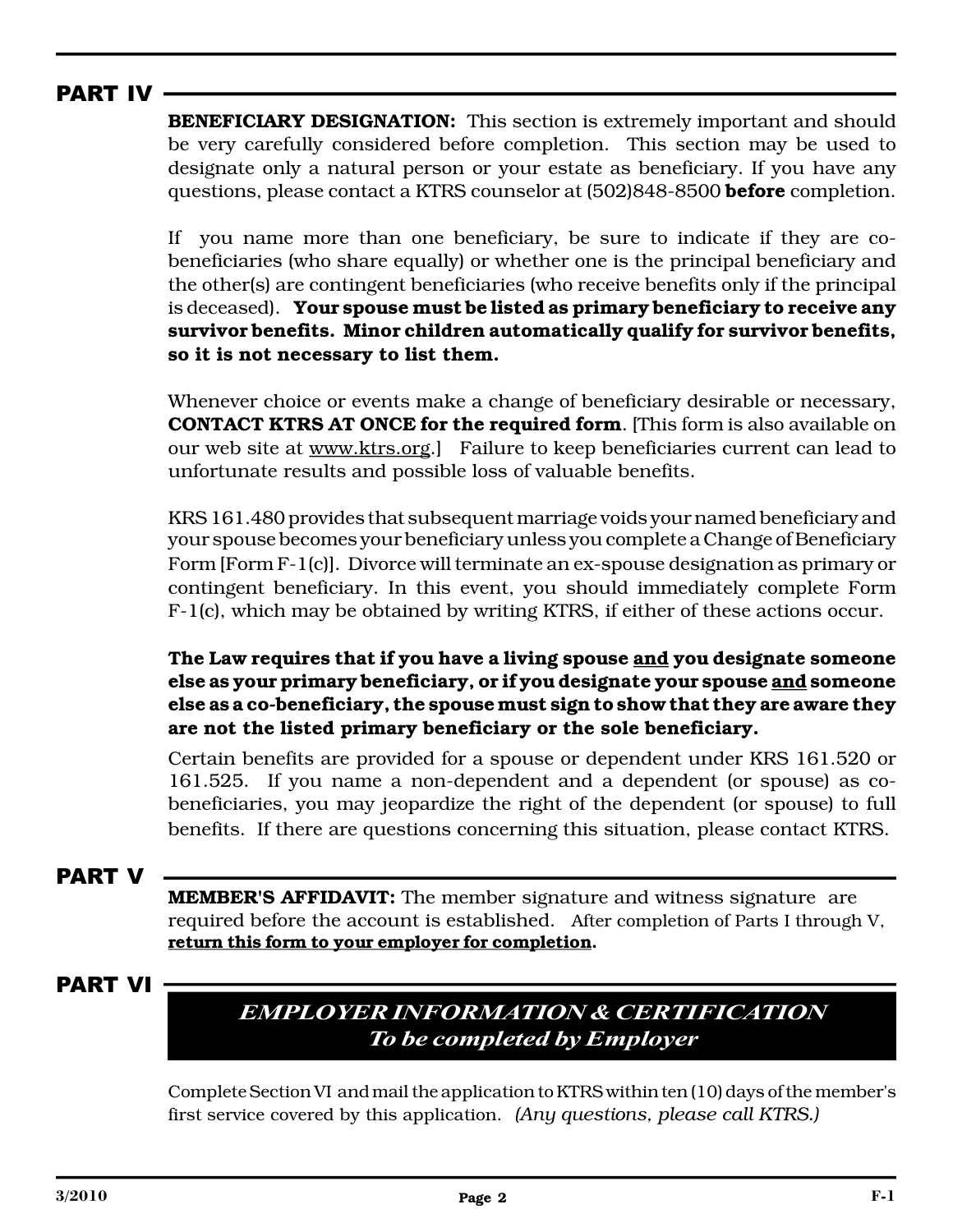#### MEMBERSHIP APPLICATION KENTUCKY TEACHERS' RETIREMENT SYSTEM 479 Versailles Road Frankfort, Kentucky 40601-3800

| <b>PART I</b>                  |                      | <b>MEMBER INFORMATION</b>                                            |                                                                                                                                        |      |  |  |
|--------------------------------|----------------------|----------------------------------------------------------------------|----------------------------------------------------------------------------------------------------------------------------------------|------|--|--|
|                                |                      |                                                                      |                                                                                                                                        |      |  |  |
|                                | First                | Middle                                                               | Last                                                                                                                                   |      |  |  |
| MARITAL STATUS: SINGLE MARRIED |                      |                                                                      |                                                                                                                                        |      |  |  |
|                                |                      |                                                                      | SOCIAL SECURITY NO.<br>(Attach a copy of your Social Security Card) Month $\frac{1}{\text{Month}}$ Day Year SEX $\frac{1}{\text{F}}$ M |      |  |  |
|                                |                      |                                                                      |                                                                                                                                        |      |  |  |
|                                |                      |                                                                      |                                                                                                                                        |      |  |  |
|                                |                      |                                                                      |                                                                                                                                        |      |  |  |
| <b>PART II</b> ———————         |                      | SPOUSE AND DEPENDENT INFORMATION                                     |                                                                                                                                        |      |  |  |
|                                |                      |                                                                      |                                                                                                                                        |      |  |  |
|                                |                      |                                                                      |                                                                                                                                        |      |  |  |
|                                |                      |                                                                      |                                                                                                                                        |      |  |  |
|                                |                      | LIST DEPENDENTS (Other Than Spouse) ATTACH LIST IF NECESSARY         | <b>Month</b><br>Day                                                                                                                    | Year |  |  |
|                                |                      |                                                                      |                                                                                                                                        |      |  |  |
| Name                           |                      | <b>Birthdate</b>                                                     | Social Security Number                                                                                                                 |      |  |  |
| Name                           |                      | <b>Birthdate</b>                                                     | Social Security Number                                                                                                                 |      |  |  |
| Name                           |                      | Birthdate                                                            | Social Security Number                                                                                                                 |      |  |  |
| PART III                       |                      | <b>MEMBER EMPLOYMENT INFORMATION</b>                                 |                                                                                                                                        |      |  |  |
| this year.                     | $\Box$ Yes $\Box$ No |                                                                      | (1) Have you taught in Kentucky Public Schools or were employed in a position covered by KTRS before                                   |      |  |  |
|                                |                      | (a) If yes, please provide name of employer and dates of employment: |                                                                                                                                        |      |  |  |
|                                |                      |                                                                      |                                                                                                                                        |      |  |  |
|                                |                      |                                                                      | (2) Have you ever withdrawn an account with the Kentucky Teachers' Retirement System?  Yes $\Box$ No $\Box$                            |      |  |  |

| Dup. Rec | <b>District</b> | <b>Birth Month</b> | <b>Birth Dav</b> | <b>Birth Year</b> | Age at Entry | Date of Entry | <b>KERS</b> Service |
|----------|-----------------|--------------------|------------------|-------------------|--------------|---------------|---------------------|

#### **LEAVE ABOVE AREA BLANK (KTRS OFFICE USE ONLY)**